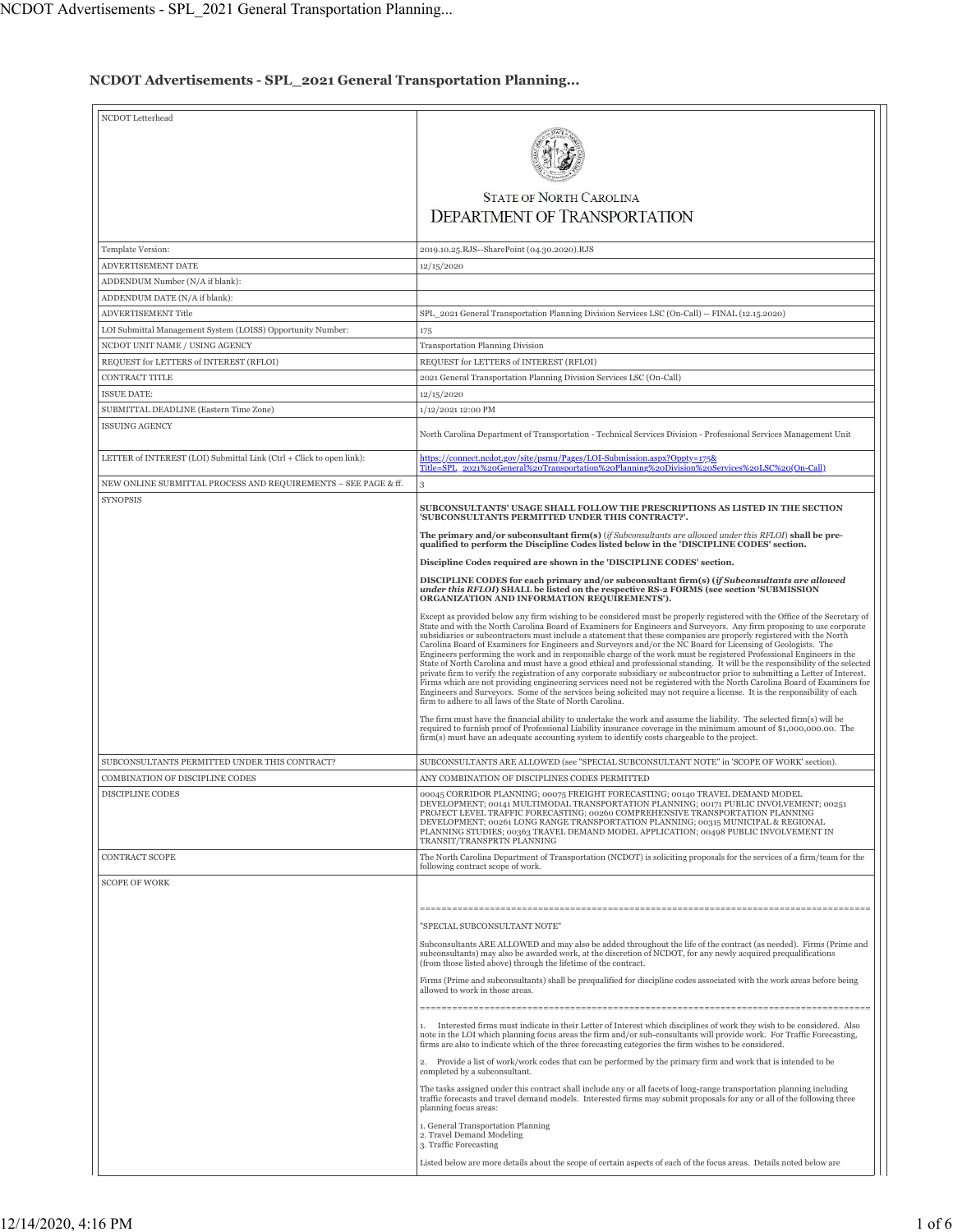| examples, and possible work under this contract is not limited to the details below, but are indicative of potential tasks.                                                                                                                                                                                                                                                                                                                                                                                                                                                                                                                                                                                                                           |
|-------------------------------------------------------------------------------------------------------------------------------------------------------------------------------------------------------------------------------------------------------------------------------------------------------------------------------------------------------------------------------------------------------------------------------------------------------------------------------------------------------------------------------------------------------------------------------------------------------------------------------------------------------------------------------------------------------------------------------------------------------|
| General Transportation Planning (Any Combination of Discipline Codes 00045, 00075, 00141, 00171,<br>00260, 00261, 00315, 00498)                                                                                                                                                                                                                                                                                                                                                                                                                                                                                                                                                                                                                       |
| Work performed in this focus area includes plans and studies not covered by the other two focus areas below. Example<br>tasks of this nature include, but are not limited to: assisting the Department implement federal performance measures,<br>development or implementation of best practices/ procedures, Comprehensive Transportation Plans, Strategic<br>Transportation Corridor Master Plans, Public input, training and/or development of training/outreach materials, travel<br>volume analysis, other special projects, studies, or multi-modal long-range planning services as needed by the<br>Transportation Planning Division.                                                                                                         |
| The studies will examine potential multimodal solutions, considering intercity passenger and freight opportunities, local<br>and regional transit services, and the potential for high occupancy vehicle and special use lanes. This work will be<br>conducted in a manner consistent with the statewide and metropolitan planning requirements defined by 23 CFR Part 450<br>and NCDOT's Unified Public Engagement Process and will be developed cooperatively with state, regional, and local<br>agencies. In addition, this work will be conducted in a way that this information can be used later as part of the National<br>Environmental Policy Act (NEPA) and North Carolina's NEPA/Section 404 merger processes.                             |
| The scope of work will address the following general tasks:                                                                                                                                                                                                                                                                                                                                                                                                                                                                                                                                                                                                                                                                                           |
| 1. Data collection/compilation<br>1. Data Collection Plan<br>2. Transportation Plans<br>3. Transportation Facilities Inventory and Baseline Operating Conditions<br>4. Performance Measures<br>5. Baseline and Future Year Mobility Conditions<br>2. Stakeholder involvement and interagency consultation<br>1. Stakeholder Involvement Plan<br>2. Steering Committee Facilitation<br>3. Interagency Coordination<br>4. Online Stakeholder Survey<br>5. Stakeholder Involvement Report<br>6. Interagency Coordination<br>3. Documentation of the Plan Vision Development<br>1. Define Vision, Goals, Objectives, and Measures of Effectiveness<br>2. Resolution of the Plan Vision Recommendations<br>3. Documentation of the Plan Vision Development |
| 4. Project management                                                                                                                                                                                                                                                                                                                                                                                                                                                                                                                                                                                                                                                                                                                                 |
| Travel Demand Modeling (Any Combination of Discipline Codes 00140, 00363)                                                                                                                                                                                                                                                                                                                                                                                                                                                                                                                                                                                                                                                                             |
| The work will vary based on the project and tasks may include, but are not limited to, the following:                                                                                                                                                                                                                                                                                                                                                                                                                                                                                                                                                                                                                                                 |
| 1. Conduct various surveys that support model development.                                                                                                                                                                                                                                                                                                                                                                                                                                                                                                                                                                                                                                                                                            |
| Analysis of travel survey data to develop model specific equations.<br>2.<br>Socio-economic data preparation and review.                                                                                                                                                                                                                                                                                                                                                                                                                                                                                                                                                                                                                              |
| 3.<br>Technical assistance with the implementation of best practices within travel demand models for the<br>$\mathbf{4}$                                                                                                                                                                                                                                                                                                                                                                                                                                                                                                                                                                                                                              |
| Transportation Planning Division.                                                                                                                                                                                                                                                                                                                                                                                                                                                                                                                                                                                                                                                                                                                     |
| Technical assistance with model applications necessary for performing various types of transportation<br>planning analysis.                                                                                                                                                                                                                                                                                                                                                                                                                                                                                                                                                                                                                           |
| GISDK coding to include, but are not limited to, the development and coding of destination choice models,<br>6.<br>nested LOGIT models and other advanced travel demand model components within TransCAD.                                                                                                                                                                                                                                                                                                                                                                                                                                                                                                                                             |
| Provision of technical training on travel demand modeling.                                                                                                                                                                                                                                                                                                                                                                                                                                                                                                                                                                                                                                                                                            |
| Represent NCDOT on technical issues related to travel demand models.<br>8.                                                                                                                                                                                                                                                                                                                                                                                                                                                                                                                                                                                                                                                                            |
| 9. Technical assistance or specific work tasks related to the various elements of model development including<br>network coding, trip generation, trip distribution, mode choice, and traffic assignment may include work<br>associated with Statewide Travel Demand model, MPO models, small urban models or large regional models<br>consisting of multiple MPO and non-MPO areas. Proficiency with the TransCAD modeling software is<br>required.                                                                                                                                                                                                                                                                                                  |
| Firms expressing interest in the modeling work category must be capable of providing a full range of travel demand<br>modeling services. The work will be performed for various urban and rural areas throughout the State and will be<br>identified on an as-needed basis. Work may also include Division wide initiatives geared towards the identification and<br>implementation of best practices.                                                                                                                                                                                                                                                                                                                                                |
| Traffic Forecasting (Discipline Code 00251)                                                                                                                                                                                                                                                                                                                                                                                                                                                                                                                                                                                                                                                                                                           |
| The Traffic Forecasting work will vary based on the project and tasks may include, but are not limited to, the following:                                                                                                                                                                                                                                                                                                                                                                                                                                                                                                                                                                                                                             |
| 1. Traffic data collection in accordance with the NCDOT Traffic Survey standards (daily counts, turning movements,<br>truck classification information, and other data as necessary to provide all information needed for the completed<br>forecast).                                                                                                                                                                                                                                                                                                                                                                                                                                                                                                 |
| 2. Data collection as needed to perform the project level forecast, including but not limited to: past forecasts for the<br>project; forecast information for other projects in the area; existing facility conditions; and current and anticipated<br>land use.                                                                                                                                                                                                                                                                                                                                                                                                                                                                                      |
| 3. Analysis of traffic data including but not limited to conversion of data to AADT; estimating daily turning moves;<br>providing truck percentages data; directional distribution factors; and peak hour factors for mainline and all Y-line<br>facilities.                                                                                                                                                                                                                                                                                                                                                                                                                                                                                          |
| 4. Development of project level traffic forecasts for projects. Development of traffic forecasts will require using<br>development of historic travel trends; development of future traffic projections; use of existing travel demand<br>models (where available) as applied to project level traffic forecasting; and engineering judgment. Development of<br>models to assist in forecasting may also be required.                                                                                                                                                                                                                                                                                                                                 |
| 5. Documentation of the traffic forecasts with details such as methodology used, travel demand models runs, local<br>experts contacts, etc.                                                                                                                                                                                                                                                                                                                                                                                                                                                                                                                                                                                                           |
| 6. Technical assistance with the implementation of best practices within project level traffic forecasting for the<br>Transportation Planning Division.                                                                                                                                                                                                                                                                                                                                                                                                                                                                                                                                                                                               |
| Firms interested in providing services in this work area must be capable of providing a full range of traffic forecasting<br>services. The work will be performed for various areas throughout the State and will be identified on an as needed basis.<br>Work may also include Transportation Planning Division-wide initiatives geared towards the identification and<br>implementation of best practices.                                                                                                                                                                                                                                                                                                                                          |
| The Letter of Interest must indicate the forecasting services for which the Consultant wishes to be considered using the<br>categories as listed below (see A, B, and C below).                                                                                                                                                                                                                                                                                                                                                                                                                                                                                                                                                                       |
| Traffic Forecasting Categories:                                                                                                                                                                                                                                                                                                                                                                                                                                                                                                                                                                                                                                                                                                                       |
| A. Regional Forecasts – defined as those requiring the use of a Regional Travel Demand Model (specify as<br>many of the following areas for which the Consultant wants to be considered: Metrolina, Triad and/or<br>Triangle). The Consultant must be able to use; modify; perform sensitivity analysis; and interpret the results of<br>the models for the area(s) selected.                                                                                                                                                                                                                                                                                                                                                                         |
| B. Other Modeled Forecasts – defined as Forecasts requiring the use of a Transportation Travel Demand<br>Model(s) other than the Regional models noted above. The Consultant must be able to use; modify; perform<br>sensitivity analysis; and interpret the results of the models for the area(s) selected.                                                                                                                                                                                                                                                                                                                                                                                                                                          |
| C. Other Forecasts – defined as forecasts not utilizing Transportation Travel Demand Models. Typically this                                                                                                                                                                                                                                                                                                                                                                                                                                                                                                                                                                                                                                           |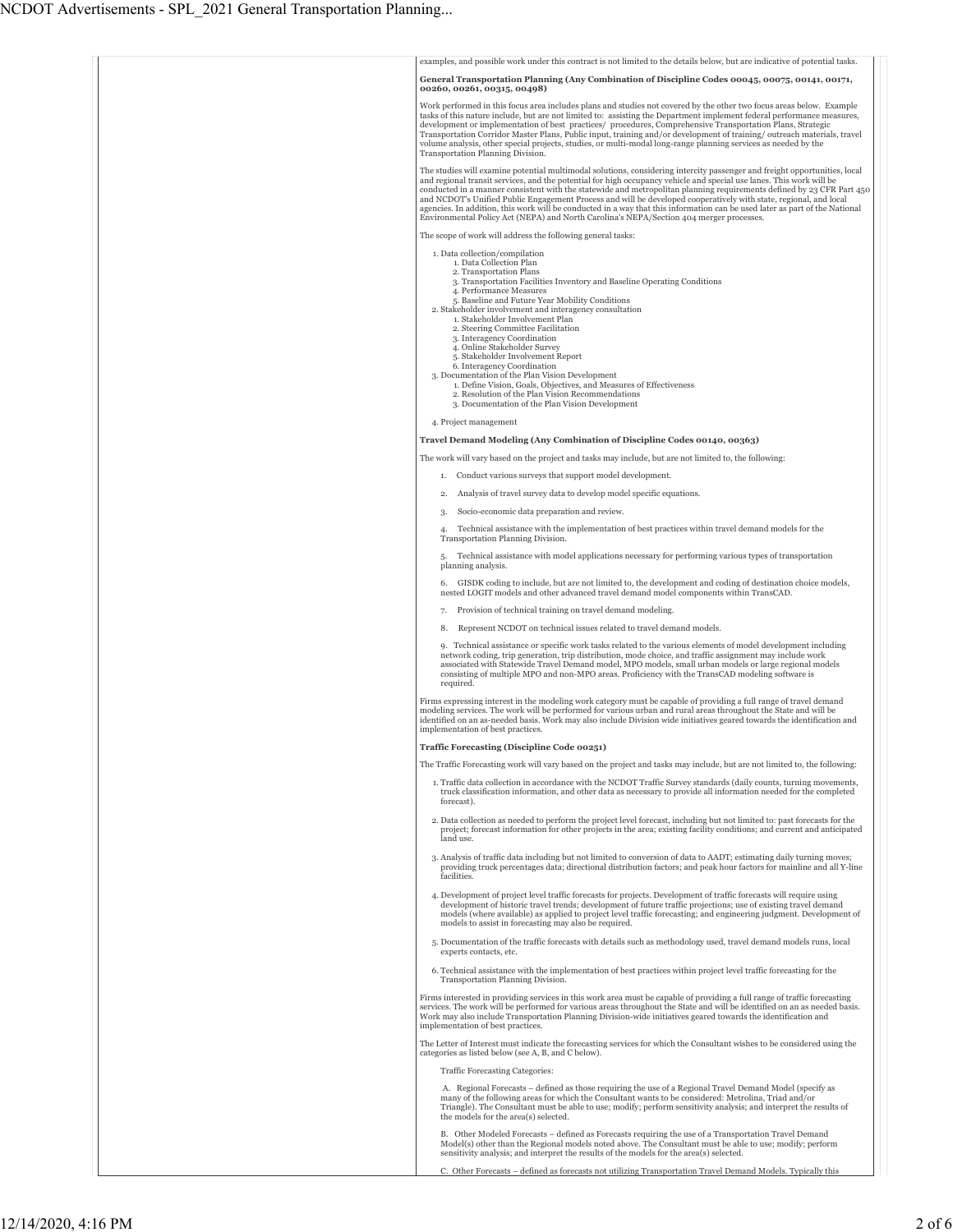|                                         | would include hand allocation methods, and/or use of spreadsheets.                                                                                                                                                                                                                                                                                                                                                                                                                                                                                                                                                                                                                                                                                                                               |
|-----------------------------------------|--------------------------------------------------------------------------------------------------------------------------------------------------------------------------------------------------------------------------------------------------------------------------------------------------------------------------------------------------------------------------------------------------------------------------------------------------------------------------------------------------------------------------------------------------------------------------------------------------------------------------------------------------------------------------------------------------------------------------------------------------------------------------------------------------|
|                                         | The firm must have personnel readily accessible that have the authority to approve scopes, agreements and notices-to-<br>proceed (NTP) with the expectation that the NTP will be signed within thirty (30) calendar days from the start of scoping.                                                                                                                                                                                                                                                                                                                                                                                                                                                                                                                                              |
| PROPOSED CONTRACT TERM                  | TWO (2) YEARS                                                                                                                                                                                                                                                                                                                                                                                                                                                                                                                                                                                                                                                                                                                                                                                    |
| PROPOSED CONTRACT EXTENSIONS            | ONE $(1)$ @ 1-YEAR                                                                                                                                                                                                                                                                                                                                                                                                                                                                                                                                                                                                                                                                                                                                                                               |
| PROPOSED CONTRACT PAYMENT TYPE          | LUMP SUM and/or COST-PLUS Task Orders                                                                                                                                                                                                                                                                                                                                                                                                                                                                                                                                                                                                                                                                                                                                                            |
| NUMBER OF PAGES (#)                     | 20                                                                                                                                                                                                                                                                                                                                                                                                                                                                                                                                                                                                                                                                                                                                                                                               |
| NUMBER OF PAGES (words)                 | <b>TWENTY</b>                                                                                                                                                                                                                                                                                                                                                                                                                                                                                                                                                                                                                                                                                                                                                                                    |
| SUBMITTAL REQUIREMENTS                  | All LOIs are limited to those pages prescribed in the above sections <b>NUMBER OF PAGES</b> (#)' and <b>NUMBER OF</b><br>PAGES (words)' -- inclusive of the cover sheet, and shall be typed on 8-1/2" x 11" sheets, single-spaced, one-sided (RS-2)<br>forms are not included in the page count).                                                                                                                                                                                                                                                                                                                                                                                                                                                                                                |
|                                         | LOIs containing more than those pages prescribed in the above sections <b>NUMBER OF PAGES</b> $(*)$ and <b>NUMBER OF</b>                                                                                                                                                                                                                                                                                                                                                                                                                                                                                                                                                                                                                                                                         |
|                                         | <b>PAGES</b> (words)' pages will not be considered.                                                                                                                                                                                                                                                                                                                                                                                                                                                                                                                                                                                                                                                                                                                                              |
|                                         | DISCIPLINE CODES for each primary and/or subconsultant firm(s) (if Subconsultants are allowed<br>under this RFLOI) SHALL be listed on the respective RS-2 FORMS (see section 'SUBMISSION<br>ORGANIZATION AND INFORMATION REQUIREMENTS').                                                                                                                                                                                                                                                                                                                                                                                                                                                                                                                                                         |
|                                         | ONLY ELECTRONIC LOIS WILL BE ACCEPTED.                                                                                                                                                                                                                                                                                                                                                                                                                                                                                                                                                                                                                                                                                                                                                           |
|                                         | LOIs should be submitted in .pdf format using software such as Adobe, CutePDF PDF Writer, Docudesk deskPDF, etc.                                                                                                                                                                                                                                                                                                                                                                                                                                                                                                                                                                                                                                                                                 |
|                                         |                                                                                                                                                                                                                                                                                                                                                                                                                                                                                                                                                                                                                                                                                                                                                                                                  |
|                                         | NCDOT now utilizes its online LOI Submittal Management System (LOISS) located at: https://connect.ncdot.gov<br>/site/psmu/default.aspx. To submit an LOI utilizing this system, the "submitting employee" at each "submitting Firm"<br>must have their own, individual NCID (as a note, each prequalified Firm should already have an individual in the company<br>with an NCID – as required by the online Prequalification System). NCIDs may be obtained at this website:<br>https://ncid.nc.gov/ (locked NCIDs may also be unlocked via the self-service portion of the NCID website). Once the<br>"submitting employee" has their completed NCID, they may proceed to upload their firm's LOI to NCDOT's LOISS. This<br>site is very similar to other web-based upload and form-fill sites. |
|                                         | NCID sync issues - Help contact: Once a user has an NCID (whether prior to this advertisement, or pursuant to this<br>advertisement) and said user receives an error message, or has issues, when attempting to login to LOISS, please contact<br>NCDOT - CM Support at dot.cmsupport@ncdot.gov to have your NCID synchronized. Please explain that you are trying to<br>access the LOISS application on the PSMU site and include your NCID (do not include your password) and the error<br>message you are receiving. This syncing of your NCID to LOISS should be a one-time occurrence. Firms' users are urged<br>to early create an NCID (if needed) and have it synced with LOISS (if necessary) to avoid any potential delays or missed<br>deadlines when submitting your firm's LOI.     |
|                                         | NCDOT strongly urges Firms to use Google Chrome browser to access LOISS in order to ensure the best<br>experience possible.                                                                                                                                                                                                                                                                                                                                                                                                                                                                                                                                                                                                                                                                      |
|                                         | Once logged into LOISS, the Firm should locate and click the 'LOI Submission' button in the left menu bar. After clicking<br>the 'LOI Submission' button, the Firm should identify the specific Opportunity for which they wish to submit an LOI. The<br>Firm will click the link for their desired Opportunity, and UPLOAD one copy of their LOI, as a .pdf file, to NCDOT's<br>LOISS at the Advertisement/Opportunity-Specific 'LOI Submittal' LINK shown in the section above entitled 'LETTER of<br>INTEREST (LOI) Submittal Link'.                                                                                                                                                                                                                                                          |
|                                         | Your Firm's Letter of Interest (LOI) may be uploaded at the Advertisement/Opportunity-Specific 'LOI Submittal' LINK for<br>this specific Advertisement/Opportunity shown in the section above entitled 'LETTER of INTEREST (LOI) Submittal<br>Link'.                                                                                                                                                                                                                                                                                                                                                                                                                                                                                                                                             |
|                                         | LOISS will <b>close</b> the Advertisement / Opportunity at the appropriate time and <b>will not</b> allow Firms to submit LOIs <b>after</b><br>the deadline.                                                                                                                                                                                                                                                                                                                                                                                                                                                                                                                                                                                                                                     |
|                                         | Upon successful UPLOAD of your Firm's LOI to LOISS, the system will notify you with a confirmation screen. You will<br>also receive an e-mail stating that you have successfully submitted your Letter of Interest (LOI).<br>Paper copies are not required. The subject line should contain the Firm's Name, and the text prescribed in the section                                                                                                                                                                                                                                                                                                                                                                                                                                              |
|                                         | given below 'SUBJECT LINE OF PEF SUBMITTAL'.                                                                                                                                                                                                                                                                                                                                                                                                                                                                                                                                                                                                                                                                                                                                                     |
|                                         | LOIs SHALL be received electronically no later than 12:00 P.M. (NOON) Eastern, on the date given in the<br>section entitled 'SUBMITTAL DEADLINE' at the beginning of this Advertisement.                                                                                                                                                                                                                                                                                                                                                                                                                                                                                                                                                                                                         |
|                                         | LOISS will not allow LOIs to be UPLOADED nor be received after the above deadline and such LOIs will<br>not be considered.                                                                                                                                                                                                                                                                                                                                                                                                                                                                                                                                                                                                                                                                       |
|                                         | Firms are encouraged to begin this submittal process early as there are now several more steps involved<br>with LOI-submission than were involved with the previous FTS methodology of LOI-submission.                                                                                                                                                                                                                                                                                                                                                                                                                                                                                                                                                                                           |
|                                         | Firms submitting LOIs are encouraged to carefully check them for conformance to the requirements<br>stated above (and any other requirements in this Advertisement). If LOIs are submitted late, exceed the<br>maximum number of pages, are sent by any means other than NCDOT's LOI Submittal Management<br>System (LOISS), or are UPLOADED to any Advertisement/Opportunity-Specific 'LOI Submittal' LINK<br>other than that given in this Advertisement they will be disqualified.                                                                                                                                                                                                                                                                                                            |
|                                         | The Department reserves the right to reject all LOIs and not proceed with procurement.                                                                                                                                                                                                                                                                                                                                                                                                                                                                                                                                                                                                                                                                                                           |
|                                         | The Department reserves the right to waive any technicality in LOIs, or notify the Firm(s) of such                                                                                                                                                                                                                                                                                                                                                                                                                                                                                                                                                                                                                                                                                               |
|                                         | technicality and allow the Firm(s) up to two (2) business days to rectify the technicality. The Department<br>has sole right and discretion in the determination of technicality and its meaning.                                                                                                                                                                                                                                                                                                                                                                                                                                                                                                                                                                                                |
| SUBJECT LINE OF PEF SUBMITTAL           | FIRM NAME 2021 General Transportation Planning Division Services LSC (On-Call)                                                                                                                                                                                                                                                                                                                                                                                                                                                                                                                                                                                                                                                                                                                   |
| SELECTION PROCESS                       | Following is a general description of the selection process:                                                                                                                                                                                                                                                                                                                                                                                                                                                                                                                                                                                                                                                                                                                                     |
|                                         | • The NCDOT Selection Committee will review all qualifying LOI submittals.                                                                                                                                                                                                                                                                                                                                                                                                                                                                                                                                                                                                                                                                                                                       |
|                                         |                                                                                                                                                                                                                                                                                                                                                                                                                                                                                                                                                                                                                                                                                                                                                                                                  |
|                                         | • For Limited Services Contracts (On-Call type contracts), the NCDOT Selection Committee MAY, at the Department's<br>discretion, choose any number of firms to provide the services being solicited.                                                                                                                                                                                                                                                                                                                                                                                                                                                                                                                                                                                             |
|                                         | • For Project-Specific Contracts (non On-Call type contracts), the Selection Committee MAY, at the Department's<br>discretion, shortlist a minimum of three (3) firms to be interviewed. IF APPLICABLE, dates of shortlisting and dates<br>for interviews are shown in the section 'SUBMISSION SCHEDULE AND KEY DATES' at the end of this RFLOI.                                                                                                                                                                                                                                                                                                                                                                                                                                                 |
|                                         | In order to be considered for selection, consultants must submit a complete response to this RFLOI prior to the<br>specified deadlines. Failure to submit all information in a timely manner will result in disqualification.                                                                                                                                                                                                                                                                                                                                                                                                                                                                                                                                                                    |
| TITLE VI NONDISCRIMINATION NOTIFICATION | The North Carolina Department of Transportation, in accordance with the provisions of Title VI of the Civil Rights Act of<br>1964 (78 Stat. 252, 42 US.C. §§ 2000d to 2000d-4) and the Regulations, hereby notifies all RESPONDENTS that it will                                                                                                                                                                                                                                                                                                                                                                                                                                                                                                                                                 |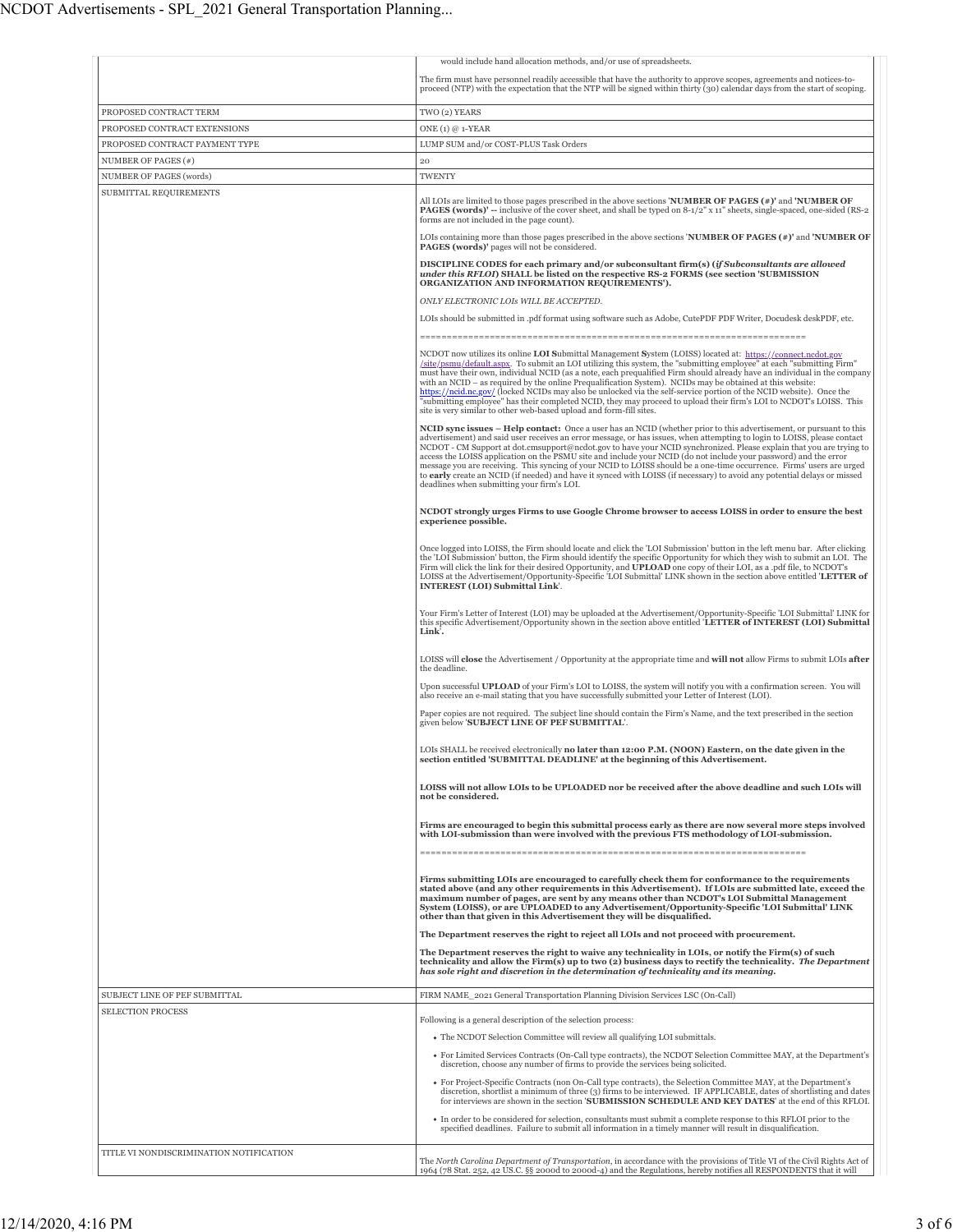|                                                               | affirmatively ensure that any contract entered into pursuant to this advertisement, disadvantaged business enterprises will<br>be afforded full and fair opportunity to submit LETTERS of INTEREST (LOIs) in response to this ADVERTISEMENT and<br>will not be discriminated against on the grounds of race, color, or national origin in consideration for an award.                                                                                                                                                                                                                                                                                                                                                                                                                                                                                                            |
|---------------------------------------------------------------|----------------------------------------------------------------------------------------------------------------------------------------------------------------------------------------------------------------------------------------------------------------------------------------------------------------------------------------------------------------------------------------------------------------------------------------------------------------------------------------------------------------------------------------------------------------------------------------------------------------------------------------------------------------------------------------------------------------------------------------------------------------------------------------------------------------------------------------------------------------------------------|
| SMALL PROFESSIONAL SERVICES FIRM (SPSF) PARTICIPATION         |                                                                                                                                                                                                                                                                                                                                                                                                                                                                                                                                                                                                                                                                                                                                                                                                                                                                                  |
|                                                               | The Department encourages the use of Small Professional Services Firms (SPSF). Small businesses determined to be<br>eligible for participation in the SPSF program are those meeting size standards defined by Small Business Administration<br>(SBA) regulations, 13 CFR Part 121 in Sector 54 under the North American Industrial Classification System (NAICS). The<br>SPSF program is a race, ethnicity, and gender neutral program designed to increase the availability of contracting<br>opportunities for small businesses on federal, state or locally funded contracts. SPSF participation is not contingent upon<br>the funding source.                                                                                                                                                                                                                               |
|                                                               | The Firm, at the time the Letter of Interest is submitted, shall submit a listing of all known SPSF firms that will participate<br>in the performance of the identified work. The participation shall be submitted on the Department's Subconsultant Form<br>RS-2. RS-2 forms may be accessed on the Department's website at NCDOT Connect Guidelines & Forms<br>(https://connect.ncdot.gov/business/consultants/Pages/Guidelines-Forms.aspx).                                                                                                                                                                                                                                                                                                                                                                                                                                   |
|                                                               | The SPSF must be qualified with the Department to perform the work for which they are listed.                                                                                                                                                                                                                                                                                                                                                                                                                                                                                                                                                                                                                                                                                                                                                                                    |
|                                                               |                                                                                                                                                                                                                                                                                                                                                                                                                                                                                                                                                                                                                                                                                                                                                                                                                                                                                  |
| PREQUALIFICATION                                              | The Department maintains on file the qualifications and key personnel for each approved discipline, as well as any<br>required samples of work. Each year on the anniversary date of the company, the firm shall renew their prequalified<br>disciplines. If your firm has not renewed its application as required by your anniversary date or if your firm is not<br>currently prequalified, please submit an application to the Department prior to submittal of your LOI. An application<br>may be accessed on the Department's website at Prequalifying Private Consulting Firms (https://connect.ncdot.gov<br>/business/Prequal/Pages/Private-Consulting-Firm.aspx) -- Learn how to become Prequalified as a Private Consulting<br>Firm with NCDOT. Having this data on file with the Department eliminates the need to resubmit this data with each letter<br>of interest. |
|                                                               | Professional Services Contracts are race and gender neutral and do not contain goals. However, the Respondent is<br>encouraged to give every opportunity to allow Disadvantaged, Minority-Owned and Women-Owned Business Enterprises<br>(DBE/MBE/WBE) subconsultant utilization on all LOIs, contracts and supplemental agreements. The Firm,<br>subconsultant and subfirm shall not discriminate on the basis of race, religion, color, national origin, age, disability or sex<br>in the performance of this contract.                                                                                                                                                                                                                                                                                                                                                         |
| DIRECTORY OF FIRMS AND DEPARTMENT ENDORSEMENT                 | Real-time information about firms doing business with the Department, and information regarding their prequalifications<br>and certifications, is available in the Directory of Transportation Firms. The Directory can be accessed on the<br>Department's website at Directory of Firms (https://www.ebs.nc.gov/VendorDirectory/default.html) -- Complete listing<br>of certified and prequalified firms.<br>The listing of an individual firm in the Department's directory shall not be construed as an endorsement of the firm.                                                                                                                                                                                                                                                                                                                                              |
|                                                               |                                                                                                                                                                                                                                                                                                                                                                                                                                                                                                                                                                                                                                                                                                                                                                                                                                                                                  |
| SELECTION CRITERIA                                            | All prequalified firms who submit responsive letters of interest will be considered.                                                                                                                                                                                                                                                                                                                                                                                                                                                                                                                                                                                                                                                                                                                                                                                             |
|                                                               | In selecting a firm/team, the selection committee will take into consideration qualification information including<br>such factors as those listed in the 'SELECTION CRITERIA' sections shown below.                                                                                                                                                                                                                                                                                                                                                                                                                                                                                                                                                                                                                                                                             |
|                                                               | After reviewing qualifications, if firms are equal on the evaluation review, then those qualified firms with proposed SPSF<br>participation will be given priority consideration.                                                                                                                                                                                                                                                                                                                                                                                                                                                                                                                                                                                                                                                                                                |
| SELECTION CRITERIA #1 %:                                      | 30%                                                                                                                                                                                                                                                                                                                                                                                                                                                                                                                                                                                                                                                                                                                                                                                                                                                                              |
| SELECTION CRITERIA #1 DEFINITION:                             |                                                                                                                                                                                                                                                                                                                                                                                                                                                                                                                                                                                                                                                                                                                                                                                                                                                                                  |
|                                                               | Experience - The firm's experience in performing work for NCDOT and other agencies in NC and other states related to<br>each of the specific planning focus area(s).                                                                                                                                                                                                                                                                                                                                                                                                                                                                                                                                                                                                                                                                                                             |
|                                                               | Firm/Subconsultants                                                                                                                                                                                                                                                                                                                                                                                                                                                                                                                                                                                                                                                                                                                                                                                                                                                              |
|                                                               | The firm's understanding of the Transportation Planning Division needs and products desired of the Division including<br>forecasting, modeling, and planning activities (as appropriate depending on the planning focus area(s) applying for). The<br>firm's experience to perform the type of work required, including any designated sub consultants, based on the following:<br>adequate staff to perform assigned project tasks & outstanding workload; firm's related experience & examples; final<br>product quality on previous contracts; adherence to schedules on previous contracts; and flexibility for change in contract.                                                                                                                                                                                                                                          |
| SELECTION CRITERIA #2 %:                                      | 15%                                                                                                                                                                                                                                                                                                                                                                                                                                                                                                                                                                                                                                                                                                                                                                                                                                                                              |
| SELECTION CRITERIA #2 DEFINITION:                             | Experience - The firm's experience in performing work for NCDOT and other agencies in NC and other states related to<br>each of the specific planning focus area(s).                                                                                                                                                                                                                                                                                                                                                                                                                                                                                                                                                                                                                                                                                                             |
|                                                               | Firm/Subconsultants                                                                                                                                                                                                                                                                                                                                                                                                                                                                                                                                                                                                                                                                                                                                                                                                                                                              |
|                                                               | Proposed communication plan/responsiveness to the NCDOT and the availability/readiness of the proposed staff.                                                                                                                                                                                                                                                                                                                                                                                                                                                                                                                                                                                                                                                                                                                                                                    |
| SELECTION CRITERIA #3 %:                                      | 5%                                                                                                                                                                                                                                                                                                                                                                                                                                                                                                                                                                                                                                                                                                                                                                                                                                                                               |
| SELECTION CRITERIA #3 DEFINITION:                             | Experience - The firm's experience in performing work for NCDOT and other agencies in NC and other states related to                                                                                                                                                                                                                                                                                                                                                                                                                                                                                                                                                                                                                                                                                                                                                             |
|                                                               | each of the specific planning focus area(s).                                                                                                                                                                                                                                                                                                                                                                                                                                                                                                                                                                                                                                                                                                                                                                                                                                     |
|                                                               | Firm/Subconsultants                                                                                                                                                                                                                                                                                                                                                                                                                                                                                                                                                                                                                                                                                                                                                                                                                                                              |
|                                                               | Past performance of the Firm / Team; AND Firm's / Team's ability to provide satisfactory client support under a multi-<br>year contract with NCDOT.                                                                                                                                                                                                                                                                                                                                                                                                                                                                                                                                                                                                                                                                                                                              |
|                                                               |                                                                                                                                                                                                                                                                                                                                                                                                                                                                                                                                                                                                                                                                                                                                                                                                                                                                                  |
| SELECTION CRITERIA #4 %:<br>SELECTION CRITERIA #4 DEFINITION: | 25%                                                                                                                                                                                                                                                                                                                                                                                                                                                                                                                                                                                                                                                                                                                                                                                                                                                                              |
|                                                               | Capacity/Ability - The firm's capacity and ability to perform work related to the specific planning focus area(s).<br>Project Manager                                                                                                                                                                                                                                                                                                                                                                                                                                                                                                                                                                                                                                                                                                                                            |
|                                                               | Well experienced and organized project manager, who provides excellent communication between the firm & the client,                                                                                                                                                                                                                                                                                                                                                                                                                                                                                                                                                                                                                                                                                                                                                              |
|                                                               | and who has a track record of successfully completing tasks on time, within a reasonable budget and with high quality<br>products.                                                                                                                                                                                                                                                                                                                                                                                                                                                                                                                                                                                                                                                                                                                                               |
| SELECTION CRITERIA #5 %:                                      | 25%                                                                                                                                                                                                                                                                                                                                                                                                                                                                                                                                                                                                                                                                                                                                                                                                                                                                              |
| SELECTION CRITERIA #5 DEFINITION:                             | Capacity/Ability - The firm's capacity and ability to perform work related to the specific planning focus area(s).                                                                                                                                                                                                                                                                                                                                                                                                                                                                                                                                                                                                                                                                                                                                                               |
|                                                               | Staff                                                                                                                                                                                                                                                                                                                                                                                                                                                                                                                                                                                                                                                                                                                                                                                                                                                                            |
|                                                               | • 20% = Staff experience and/or knowledge needed to perform the specific type(s) of work                                                                                                                                                                                                                                                                                                                                                                                                                                                                                                                                                                                                                                                                                                                                                                                         |
|                                                               | $\bullet$ 5% = Proposed DBE/MBE/WBE/SPSF participation. (SELECTION CRITERIA #6).                                                                                                                                                                                                                                                                                                                                                                                                                                                                                                                                                                                                                                                                                                                                                                                                 |
| NCDOT ADDRESSEE                                               | Robert J. Stroup, PE -- State Professional Services Engineer                                                                                                                                                                                                                                                                                                                                                                                                                                                                                                                                                                                                                                                                                                                                                                                                                     |
| SUBMISSION ORGANIZATION AND INFORMATION REQUIREMENTS          | The LOI should be addressed to the person shown in the 'NCDOT ADDRESSEE' section shown above and must include                                                                                                                                                                                                                                                                                                                                                                                                                                                                                                                                                                                                                                                                                                                                                                    |
|                                                               | the name, address, telephone number, and e-mail address of the prime consultant's contact person for this RFLOI.                                                                                                                                                                                                                                                                                                                                                                                                                                                                                                                                                                                                                                                                                                                                                                 |
|                                                               | The LOI must also include the information outlined below:                                                                                                                                                                                                                                                                                                                                                                                                                                                                                                                                                                                                                                                                                                                                                                                                                        |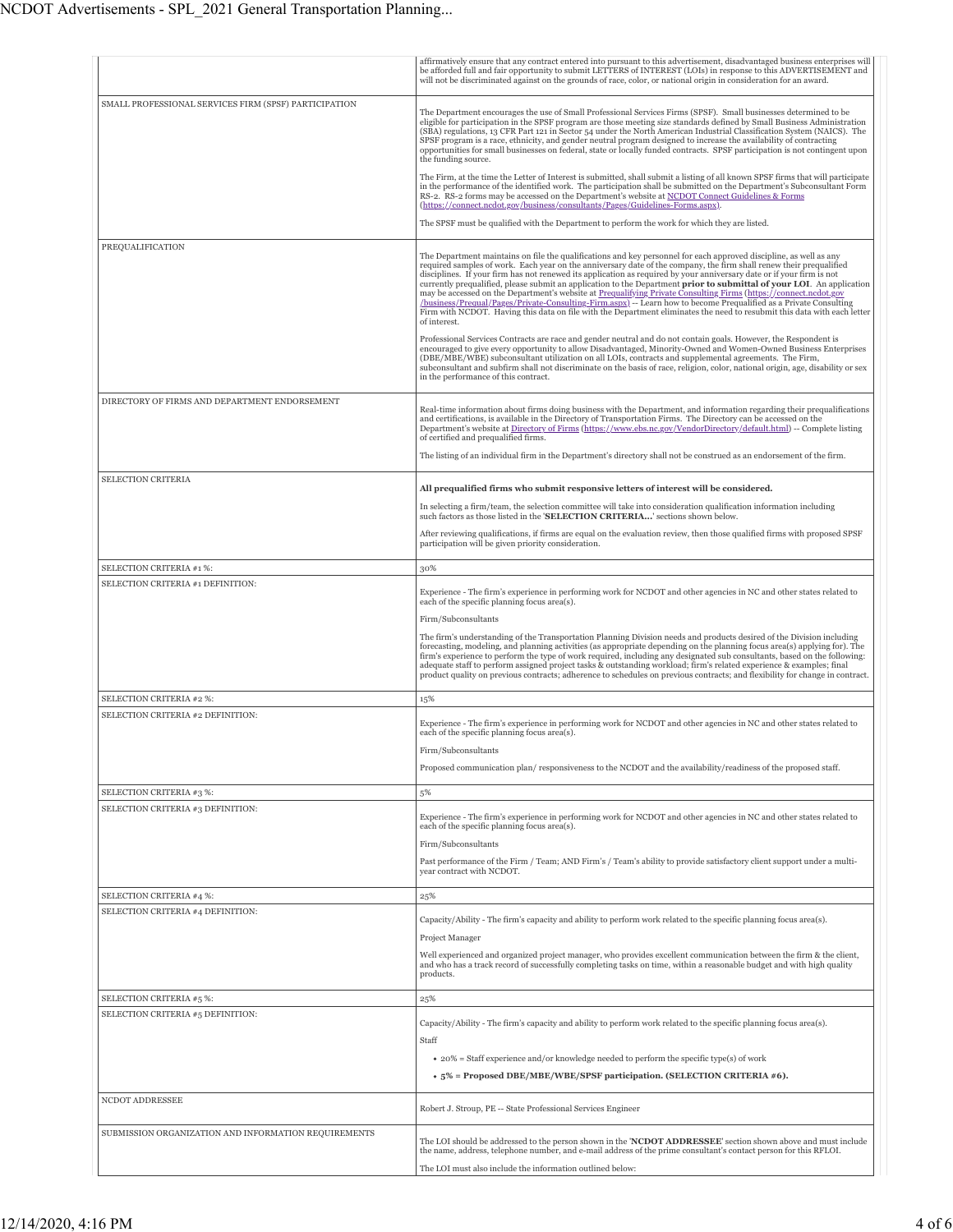|                                                 | Chapter 1 - Introduction                                                                                                                                                                                                                                                                                                                                                                                                                                                                                                                                                                                                                                                                                                                                                                                                                                                                                                                                                                                                                                                   |
|-------------------------------------------------|----------------------------------------------------------------------------------------------------------------------------------------------------------------------------------------------------------------------------------------------------------------------------------------------------------------------------------------------------------------------------------------------------------------------------------------------------------------------------------------------------------------------------------------------------------------------------------------------------------------------------------------------------------------------------------------------------------------------------------------------------------------------------------------------------------------------------------------------------------------------------------------------------------------------------------------------------------------------------------------------------------------------------------------------------------------------------|
|                                                 | The Introduction should demonstrate the consultant's overall qualifications to fulfill the requirements of the<br>scope of work and should contain the following elements of information:                                                                                                                                                                                                                                                                                                                                                                                                                                                                                                                                                                                                                                                                                                                                                                                                                                                                                  |
|                                                 | Expression of firm's interest in the work;                                                                                                                                                                                                                                                                                                                                                                                                                                                                                                                                                                                                                                                                                                                                                                                                                                                                                                                                                                                                                                 |
|                                                 | ■ Statement of whether firm is on register;<br>Date of most recent private engineering firm qualification;                                                                                                                                                                                                                                                                                                                                                                                                                                                                                                                                                                                                                                                                                                                                                                                                                                                                                                                                                                 |
|                                                 | ■ Statement regarding firm's(') possible conflict of interest for the work; and<br>Summation of information contained in the letter of interest.                                                                                                                                                                                                                                                                                                                                                                                                                                                                                                                                                                                                                                                                                                                                                                                                                                                                                                                           |
|                                                 | Chapter 2 - Team Qualifications                                                                                                                                                                                                                                                                                                                                                                                                                                                                                                                                                                                                                                                                                                                                                                                                                                                                                                                                                                                                                                            |
|                                                 | This chapter should elaborate on the general information presented in the introduction, to establish the                                                                                                                                                                                                                                                                                                                                                                                                                                                                                                                                                                                                                                                                                                                                                                                                                                                                                                                                                                   |
|                                                 | credentials and experience of the consultant to undertake this type of effort. The following must be included:                                                                                                                                                                                                                                                                                                                                                                                                                                                                                                                                                                                                                                                                                                                                                                                                                                                                                                                                                             |
|                                                 | 1. Identify recent, similar projects the firm, acting as the prime contractor, has conducted which<br>demonstrates its ability to conduct and manage the project. Provide a synopsis of each project and<br>include the date completed, and contact person.                                                                                                                                                                                                                                                                                                                                                                                                                                                                                                                                                                                                                                                                                                                                                                                                                |
|                                                 | 2. If subconsultants are involved, provide corresponding information describing their qualifications as<br>requested in bullet number 1 above.                                                                                                                                                                                                                                                                                                                                                                                                                                                                                                                                                                                                                                                                                                                                                                                                                                                                                                                             |
|                                                 | Chapter 3 - Team Experience                                                                                                                                                                                                                                                                                                                                                                                                                                                                                                                                                                                                                                                                                                                                                                                                                                                                                                                                                                                                                                                |
|                                                 | This chapter must provide the names, classifications, and location of the firm's North Carolina employees and<br>resources to be assigned to the advertised work; and the professional credentials and experience of the persons<br>assigned to the project, along with any unique qualifications of key personnel. Although standard personnel<br>resumes may be included, identify pertinent team experience to be applied to this project. Specifically, the<br>Department is interested in the experience, expertise, and total quality of the consultant's proposed team. If<br>principals of the firm will not be actively involved in the study/contract/project, do not list them. The<br>submittal shall clearly indicate the Consultant's Project Manager, other key Team Members and his/her<br>qualifications for the proposed work. Also, include the team's organization chart for the Project / Plan. A<br>Capacity Chart / Graph (available work force) should also be included. Any other pertinent information should<br>also be listed in this section. |
|                                                 | <b>Note:</b> If a project team or subconsultant encounters personnel changes, or any other changes of significance<br>dealing with the company, NCDOT should be notified immediately.                                                                                                                                                                                                                                                                                                                                                                                                                                                                                                                                                                                                                                                                                                                                                                                                                                                                                      |
|                                                 | Chapter 4 - Technical Approach                                                                                                                                                                                                                                                                                                                                                                                                                                                                                                                                                                                                                                                                                                                                                                                                                                                                                                                                                                                                                                             |
|                                                 | The consultant shall provide information on its understanding of, and approach to accomplish, this project,<br>including their envisioned scope for the work and any innovative ideas/approaches, and a schedule to achieve<br>the dates outlined in this RFLOI (if any project-specific dates are outlined below).                                                                                                                                                                                                                                                                                                                                                                                                                                                                                                                                                                                                                                                                                                                                                        |
|                                                 | PROJECT MILESTONE(s) and DATE(s) (IF APPLICABLE) -- see section 'PROJECT MILETONE(s) and                                                                                                                                                                                                                                                                                                                                                                                                                                                                                                                                                                                                                                                                                                                                                                                                                                                                                                                                                                                   |
|                                                 | DATE(s)' below (if applicable).                                                                                                                                                                                                                                                                                                                                                                                                                                                                                                                                                                                                                                                                                                                                                                                                                                                                                                                                                                                                                                            |
|                                                 | APPENDICES-                                                                                                                                                                                                                                                                                                                                                                                                                                                                                                                                                                                                                                                                                                                                                                                                                                                                                                                                                                                                                                                                |
|                                                 | CONSULTANT CERTIFICATION Form RS-2                                                                                                                                                                                                                                                                                                                                                                                                                                                                                                                                                                                                                                                                                                                                                                                                                                                                                                                                                                                                                                         |
|                                                 | Completed Form RS-2 forms SHALL be submitted with the firm's letter of interest. This                                                                                                                                                                                                                                                                                                                                                                                                                                                                                                                                                                                                                                                                                                                                                                                                                                                                                                                                                                                      |
|                                                 | section is limited to the number of pages required to provide the requested information.                                                                                                                                                                                                                                                                                                                                                                                                                                                                                                                                                                                                                                                                                                                                                                                                                                                                                                                                                                                   |
|                                                 | Submit Form RS-2 forms for the following:                                                                                                                                                                                                                                                                                                                                                                                                                                                                                                                                                                                                                                                                                                                                                                                                                                                                                                                                                                                                                                  |
|                                                 | • Prime Consultant firm                                                                                                                                                                                                                                                                                                                                                                                                                                                                                                                                                                                                                                                                                                                                                                                                                                                                                                                                                                                                                                                    |
|                                                 | o Prime Consultant Form RS-2; and                                                                                                                                                                                                                                                                                                                                                                                                                                                                                                                                                                                                                                                                                                                                                                                                                                                                                                                                                                                                                                          |
|                                                 | • ANY/ALL Subconsultant firms (If Subconsultants are allowed                                                                                                                                                                                                                                                                                                                                                                                                                                                                                                                                                                                                                                                                                                                                                                                                                                                                                                                                                                                                               |
|                                                 | under this RFLOI) to be, or anticipated to be, utilized by your firm.                                                                                                                                                                                                                                                                                                                                                                                                                                                                                                                                                                                                                                                                                                                                                                                                                                                                                                                                                                                                      |
|                                                 | o Subconsultant Form RS-2.                                                                                                                                                                                                                                                                                                                                                                                                                                                                                                                                                                                                                                                                                                                                                                                                                                                                                                                                                                                                                                                 |
|                                                 | • In the event the firm has no subconsultant, it is required that this<br>be indicated on the Subconsultant Form RS-2 by entering the<br>word "None" or the number "ZERO" and signing the form.                                                                                                                                                                                                                                                                                                                                                                                                                                                                                                                                                                                                                                                                                                                                                                                                                                                                            |
|                                                 | Complete and sign each Form RS-2 (instructions are listed on the form).                                                                                                                                                                                                                                                                                                                                                                                                                                                                                                                                                                                                                                                                                                                                                                                                                                                                                                                                                                                                    |
|                                                 | The required forms are available on the Department's website at:                                                                                                                                                                                                                                                                                                                                                                                                                                                                                                                                                                                                                                                                                                                                                                                                                                                                                                                                                                                                           |
|                                                 | https://connect.ncdot.gov/business/consultants/Pages/Guidelines-Forms.aspx                                                                                                                                                                                                                                                                                                                                                                                                                                                                                                                                                                                                                                                                                                                                                                                                                                                                                                                                                                                                 |
|                                                 | PRIME Form RS-2 (Contract Solicitations ONLY)                                                                                                                                                                                                                                                                                                                                                                                                                                                                                                                                                                                                                                                                                                                                                                                                                                                                                                                                                                                                                              |
|                                                 | (https://connect.ncdot.gov/business/consultants                                                                                                                                                                                                                                                                                                                                                                                                                                                                                                                                                                                                                                                                                                                                                                                                                                                                                                                                                                                                                            |
|                                                 | /Roadway/PRIME%20Form%20RS-<br>2%20(Contract%20Solicitations%20ONLY).xlsx)                                                                                                                                                                                                                                                                                                                                                                                                                                                                                                                                                                                                                                                                                                                                                                                                                                                                                                                                                                                                 |
|                                                 | SUBCONSULTANT Form RS-2 (Contract Solicitations ONLY)                                                                                                                                                                                                                                                                                                                                                                                                                                                                                                                                                                                                                                                                                                                                                                                                                                                                                                                                                                                                                      |
|                                                 | (https://connect.ncdot.gov/business/consultants<br>/Roadway/SUBCONSULTANT%20Form%20RS-<br>2%20(Contract%20Solicitations%20ONLY).xlsx)                                                                                                                                                                                                                                                                                                                                                                                                                                                                                                                                                                                                                                                                                                                                                                                                                                                                                                                                      |
|                                                 | All correspondence and questions concerning this RFLOI should be directed to the person shown in the below                                                                                                                                                                                                                                                                                                                                                                                                                                                                                                                                                                                                                                                                                                                                                                                                                                                                                                                                                                 |
|                                                 | section 'OUESTIONS send to:'. However, the LOI itself must be UPLOADED via the 'LOI Submittal Link' shown                                                                                                                                                                                                                                                                                                                                                                                                                                                                                                                                                                                                                                                                                                                                                                                                                                                                                                                                                                  |
|                                                 | in this Advertisement to NCDOT's LOI Submittal Management System (LOISS).                                                                                                                                                                                                                                                                                                                                                                                                                                                                                                                                                                                                                                                                                                                                                                                                                                                                                                                                                                                                  |
|                                                 | IF APPLICABLE (if dates for such are given in the below sections 'Deadline for Questions' and 'Issue Final<br>Addendum'), questions may be submitted electronically only, to the contact shown in the below section<br><b>QUESTIONS send to:</b> '. Responses will be issued in the form of an addendum available to all interested<br>parties. Interested parties should also send a request, by email only, to the person listed in the below section<br><b>OUESTIONS send to:</b> to be placed on a public correspondence list to ensure future updates regarding the<br>RFLOI or other project information can be conveyed. Questions must be submitted to the person listed in the<br>below section <b>QUESTIONS</b> send to: no later than the date and time given in the below section <b>Deadline for</b><br><b>Questions'.</b> The last addendum will be issued no later than the date shown in the below section 'Issue Final<br>Addendum'.                                                                                                                      |
|                                                 | NOTE: To adhere to the Timeframe, a Notice to Proceed is expected to be issued shortly after (a)<br>firm(s)/team(s) is/are selected. All firm(s)/team(s) submitting a LETTER OF INTEREST should make<br>sure that their rates and overheads are current and have been audited by NCDOT.                                                                                                                                                                                                                                                                                                                                                                                                                                                                                                                                                                                                                                                                                                                                                                                    |
| PROJECT MILETONE(s) and DATE(s) (if applicable) |                                                                                                                                                                                                                                                                                                                                                                                                                                                                                                                                                                                                                                                                                                                                                                                                                                                                                                                                                                                                                                                                            |
| QUESTIONS send to:                              | rjstroup@ncdot.gov                                                                                                                                                                                                                                                                                                                                                                                                                                                                                                                                                                                                                                                                                                                                                                                                                                                                                                                                                                                                                                                         |
| SUBMISSION SCHEDULE AND KEY DATES               |                                                                                                                                                                                                                                                                                                                                                                                                                                                                                                                                                                                                                                                                                                                                                                                                                                                                                                                                                                                                                                                                            |
| <b>RFLOI</b> Release                            | 12/15/2020                                                                                                                                                                                                                                                                                                                                                                                                                                                                                                                                                                                                                                                                                                                                                                                                                                                                                                                                                                                                                                                                 |